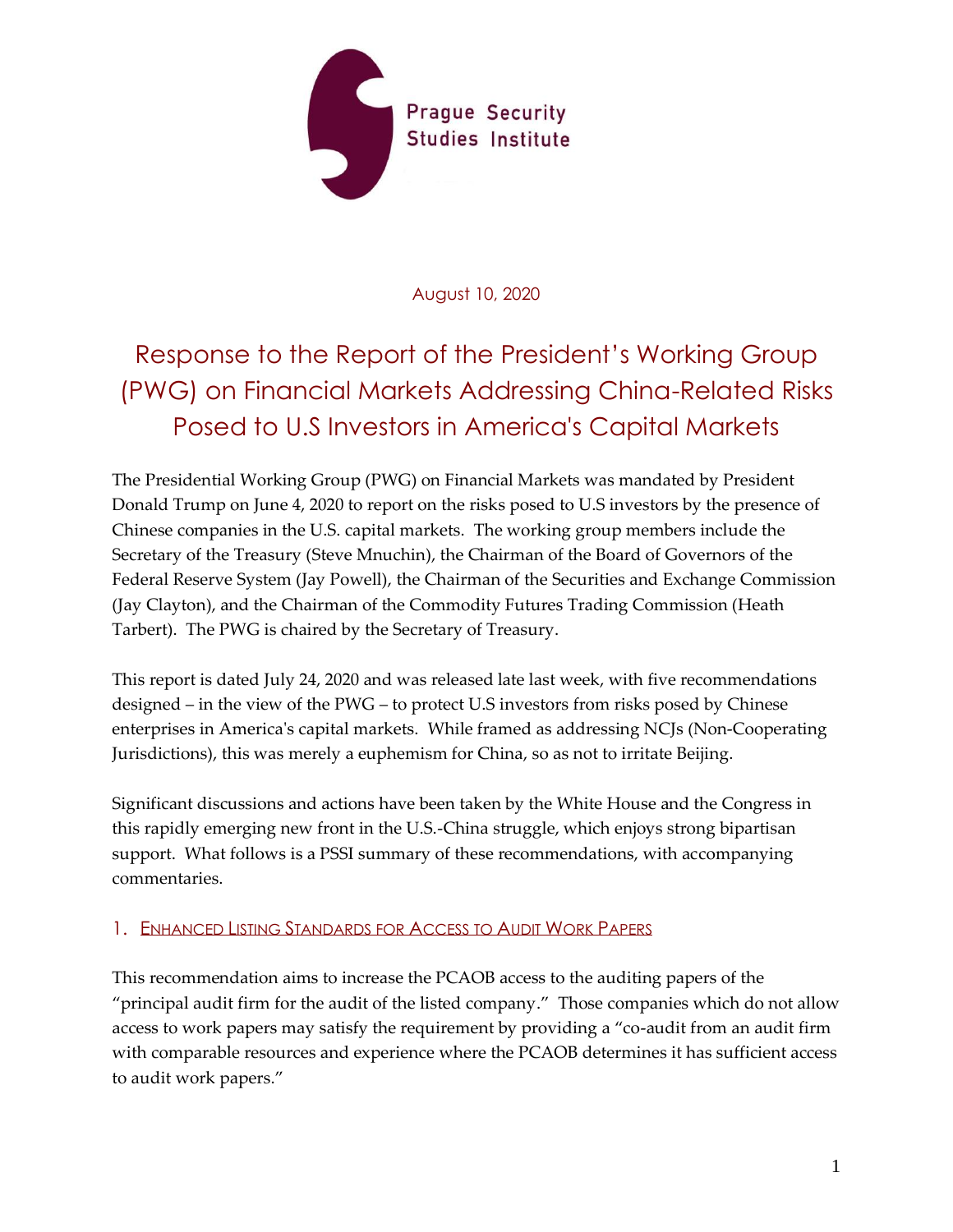

The co-audit requires a company based in a non-cooperating jurisdiction (NCJ), such as China, to engage a U.S accounting firm to serve as the principal auditor of the financial statements, and keep the financial statements in the U.S. All work done by the NCJ audit firm would be supervised by the U.S firm.

As noted in the recommendations, "Sarbanes- Oxley also empowers the PCAOB to impose sanctions on registered public accounting firms and their associated persons for compliance failures, decisions that may be appealed to the SEC." There is no further mention of sanctions or penalties in the document.

The PWG recommendation is shaped by the March 2020 PRC Securities law, which states explicitly, in Article 177,

"Overseas securities regulatory agencies shall not directly conduct investigation and evidence collection activities within the territory of the People's Republic of China. Without the approval of the securities regulatory authority of the State Council and the relevant competent department of the State Council, no entity or individual may provide documents and materials related to securities business activities to overseas [regulators]."

Ultimately, the PCAOB and SEC are currently unable to access the auditing papers of any Chinese entities. This recommendation seeks to put in place a "work-around" mechanism (being described as a "co-audit") that is being characterized as compliance enforcement, but that is taking place without any ability to examine directly the financial information of the targeted companies. Furthermore, these new standards "provide for a transition period until January 1, 2022," at which time non-compliance with the work-around would carry implications.

## *PSSI Commentary*

This is a clear case of the PWG seeking to accommodate the requirements of the Chinese Communist Party (CCP) over the interests of unwitting and largely unprotected American retail investors. The proposed "co-audit" arrangement as a "solution" to the PCAOB audit problem and Beijing's overall non-compliance with U.S. securities laws is fundamentally problematic. It is nothing more than an invented, preferential work-around that is not made available to American companies in the U.S. capital markets. Moreover, the lack of access also creates the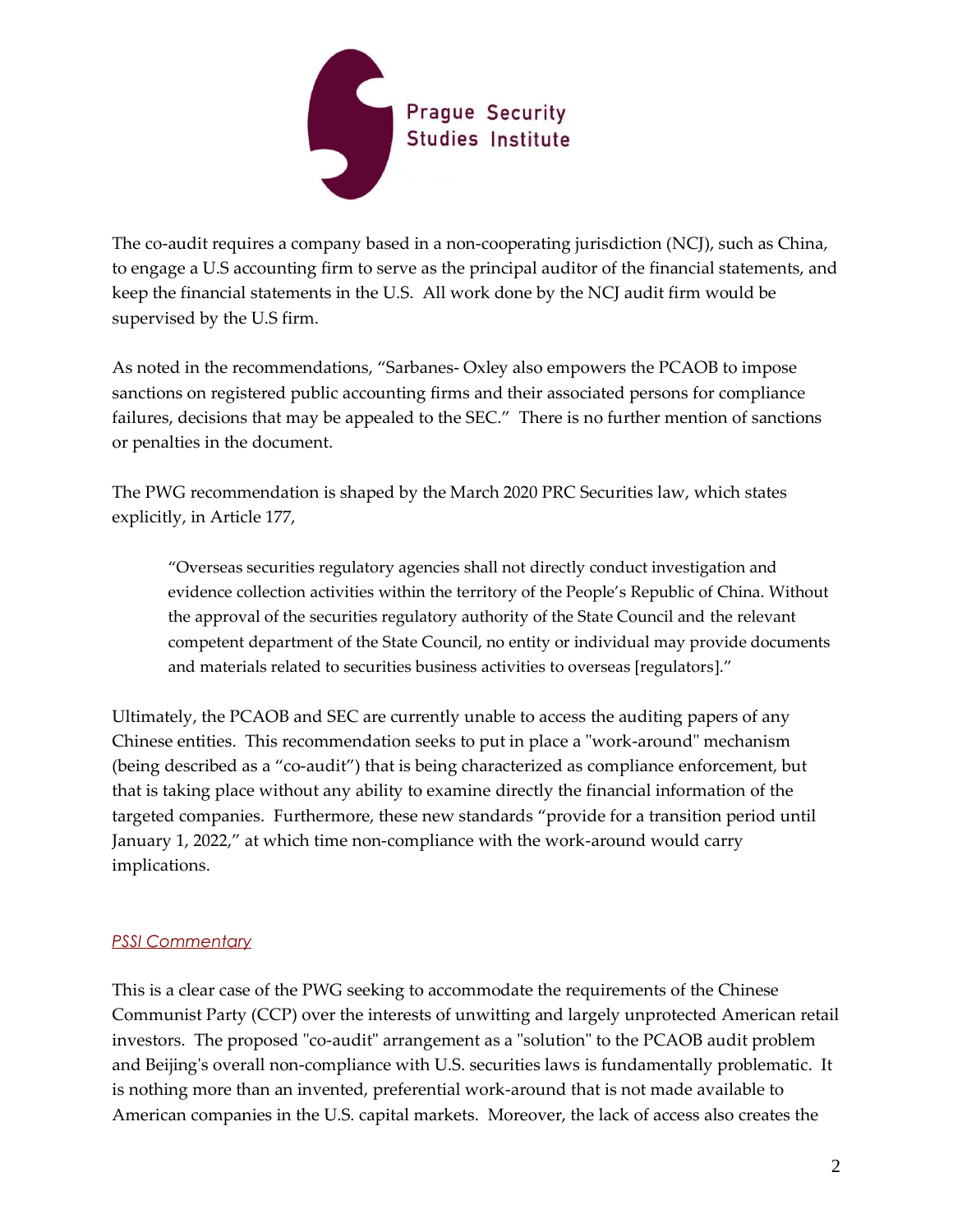

unverifiable possibility of Chinese companies generating "two sets of books," one for Chinese auditing firms to share with its government and a second ginned up to be used by an American auditing firm reviewing the same PRC enterprise to share with the PCAOB.

The simple fact is that the CCP *will not permit the PCAOB to audit any Chinese companies, particularly its auditing firms.* This refusal should be viewed as unacceptable to the Trump White House, as it constitutes the continuation of preferential treatment being accorded to Chinese companies over their American corporate counterparts and the resulting obvious endangerment of American investors. It should be the case – given the special circumstances in the U.S.-China relationship – that any Chinese company traded in the U.S. capital markets (including those in index funds) be audited directly by the PCAOB or be delisted and deregistered from U.S. exchanges.

Moreover, providing Chinese companies with almost 18 months to comply with U.S. securities laws – *after having refused to do so for some 20 or more years* – merely extends the amount of time that U.S. authorities are permitting the enabling and funding of their respective abuses in certain cases, such as those of U.S.-sanctioned and other Chinese corporate "bad actors." The deadline for compliance should be not later than January 1, 2021.

## 2. ENHANCED ISSUER DISCLOSURES

The PWG calls for enhanced disclosures for issuers from non-cooperating jurisdictions (NCJs) - again, read: China -- and offers guidance for providing increased investor awareness of the elevated risks of investing in these companies. It adds that although these types of disclosures are currently required by the SEC, "a more specific listing standard or disclosure requirement could further highlight for investors the risks of investing in an issuer from an NCJ."

## *PSSI Commentary*

This is a rather weak, understated PWG acknowledgement of the "black box" nature of investing in Chinese companies that offer a level of disclosure that would be wholly inadequate were it to come from most any other jurisdiction.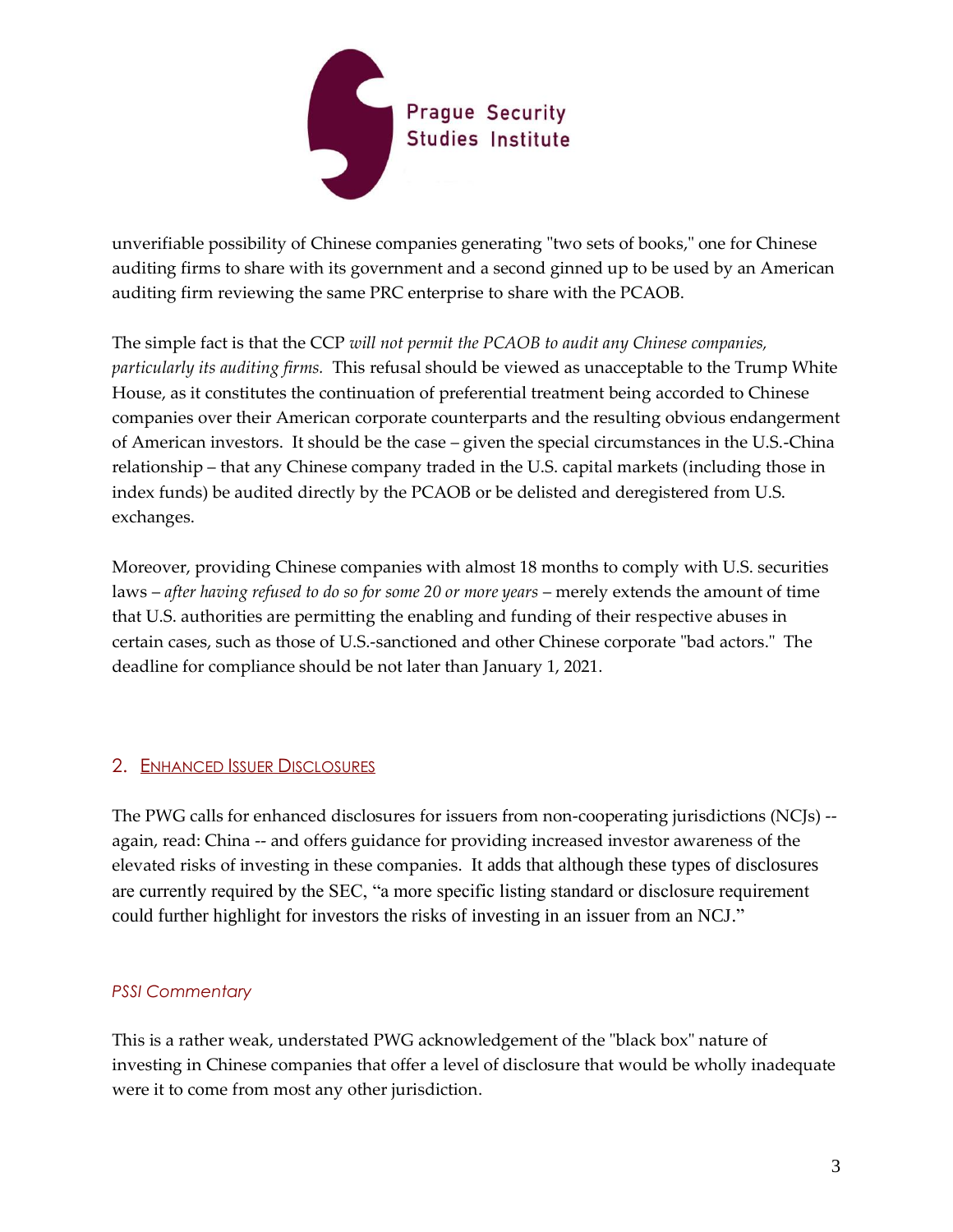

## 3. ENHANCED FUND DISCLOSURES

The PWG suggested reviewing the existing disclosures of registered funds to enhance them, and issued guidance to clarify the disclosure requirements to increase investor "awareness."

## *PSSI Commentary*

When reviewing a recommendation like this one, it is easy to see how some 150 million or more American investors have ended up in the present tragic conundrum, whereby Chinese corporate "bad actors" are being integrated into their investment portfolios amidst shabby investor protection procedures.

## 4. DUE DILIGENCE OF INDEXES AND INDEX PROVIDERS

"Encouraging or requiring" registered funds that track indexes to increase due diligence prior to the index selection. It adds that this includes encouraging funds to focus this due diligence on restructuring how due diligence is constructed, including taking into account "any potential errors in index data, index computation and/or index construction if the information from issuers based in NCJs, including China, is unreliable or outdated or if less information about such companies is publicly available due to differences in regulatory, accounting, auditing and financial recordkeeping standards."

## *PSSI Commentary*

U.S. index providers and their Exchange-Traded Funds sponsors are the principal architects of China's multi-trillion-dollar undisciplined access to the U.S. capital markets. The existing way in which U.S. index providers choose "A shares"– whereby hundreds of unregulated and unvetted Chinese companies listed in Shenzhen and Shanghai are added to U.S. indexes and then onward into the investment portfolios of scores of millions of unwitting American investors – should be eliminated forthwith and "Regulation S" discontinued. The current